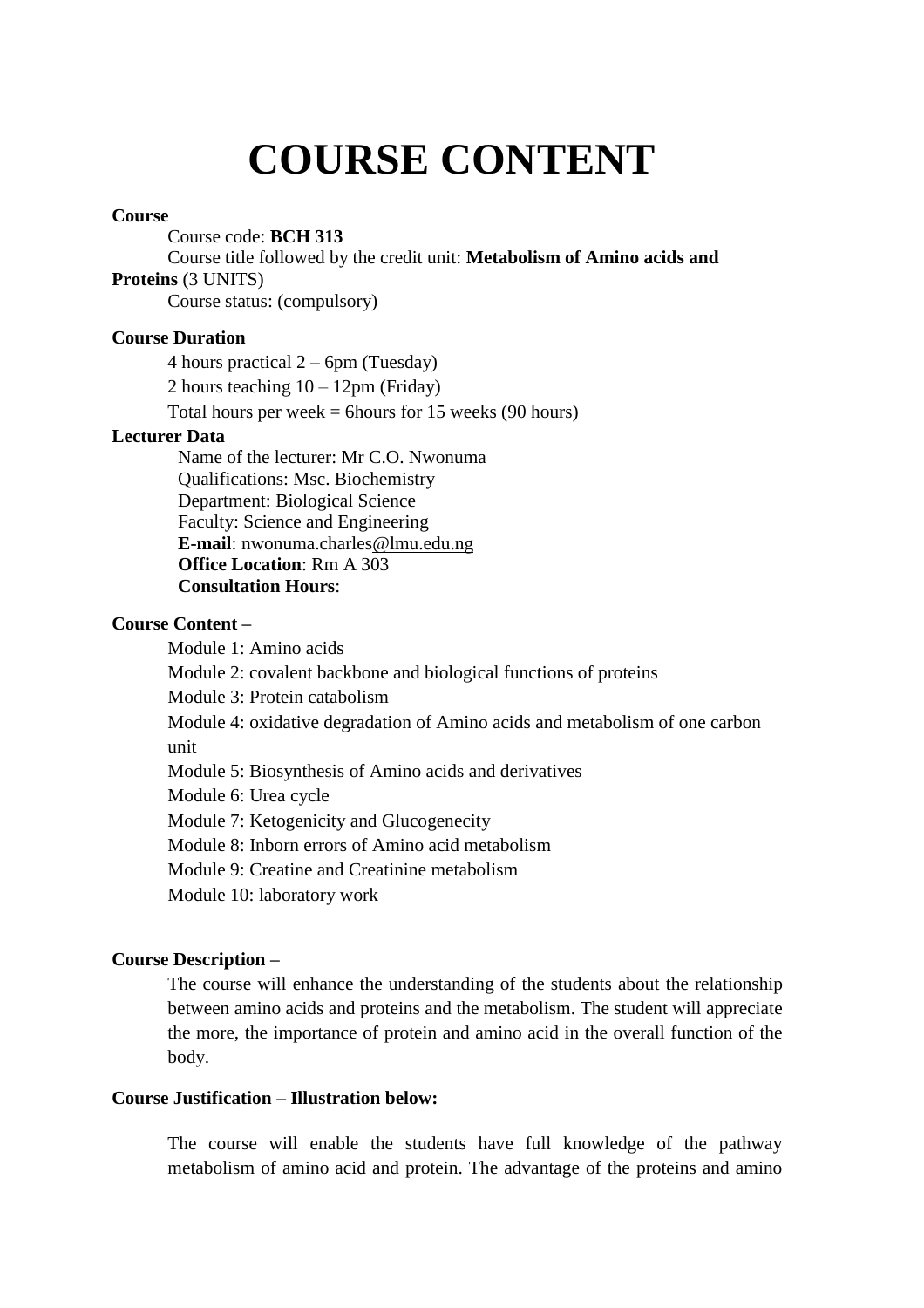acids in the overall functions of the biological system.

#### **Course objectives**

At the end of the course, students will be able to;

- I. Explain the difference between protein and amino acids
- II. General functions of proteins

#### **Course Requirement** –

#### **Method of Grading- An example below**

| S/N | Grading                     | Score $(\%)$ |
|-----|-----------------------------|--------------|
|     | Test                        |              |
|     | Assignment                  |              |
|     | Practical (laboratory work) |              |
|     | <b>Final Examination</b>    |              |
|     | <b>Total</b>                | 100          |

## **Course Delivery Strategies –**

Course delivery will be by Face-to-face method, Participatory method and Lecture method. Assignments will be given out to students periodically as individual and in groups.

# **LECTURE CONTENT**

Week 1&2: Amino acids, covalent backbone and biological functions of proteins

**Objectives:** The students at the end of the lectures for the week should be able to

- i. Know the names and the structures all the amino acids.
- **ii.** Know the chemical bond among amino acids in proteins and functions of proteins.
- **iii. Description:**

First and second hours: introduction/

#### **Study Question**

i.

**Week 3&4:** Protein catabolism & oxidative degradation of Amino acids and metabolism of one carbon unit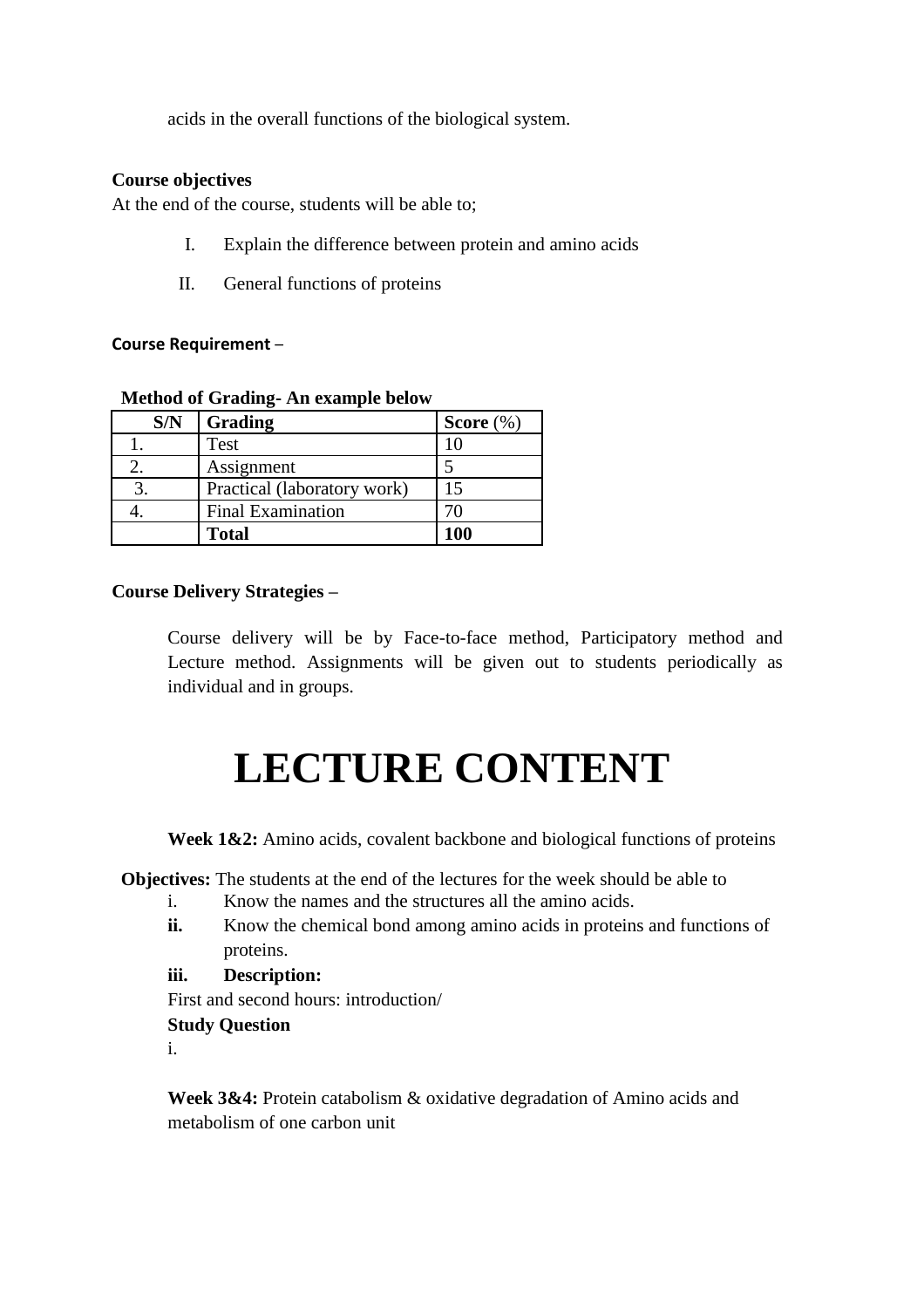# **Objective(s)**

The students at the end of the lectures for the week should be able to

- i. Describe the amino acid sequence and it importance in the protein function.
- ii. Describe some metabolic pathways in amino acid metabolism.

## **Description**

First &second hour: protein catabolism and metabolic pathways

## **Study Question**

i. What is protein catabolism?

**Week 5&6:** Biosynthesis of Amino acids and derivatives & Urea cycle

## **Objective(s)**

The students at the end of the lectures for the week should be able to

- iii. Know the pathway unique for each amino acids
- iv. Know the importance of urea cycle in a living system.

# **Description**

First &second hour: Introduction/

# **Study Question**

**i.** Describe the biosynthesis of any known amino acid

**Week 7&8:** Ketogenicity and Glucogenecity&Inborn errors of Amino acid metabolism

## **Objectives**

The students at the end of the lectures for the weeks should be able to:

- i. Know and classify amino acids on the bases whether are ketogenic , glucogenic or both.
- ii. Know the mechanism or the cause of inborn error of amino acids metabolism

## **Description**

First and second hour: introduction of the topic/definition/explanations

## **Study Question:**

- **i.** Classify the twenty amino acids<br>**ii.** What is inborn metabolic error
- What is inborn metabolic error
- **Week 9&10:** Creatine and Creatinine metabolism

## **Objectives**

The students at the end of the lectures for the weeks should be able to:

- i. Know the importance of creatine metabolism
- ii. Know the importance and metabolism of creatinine